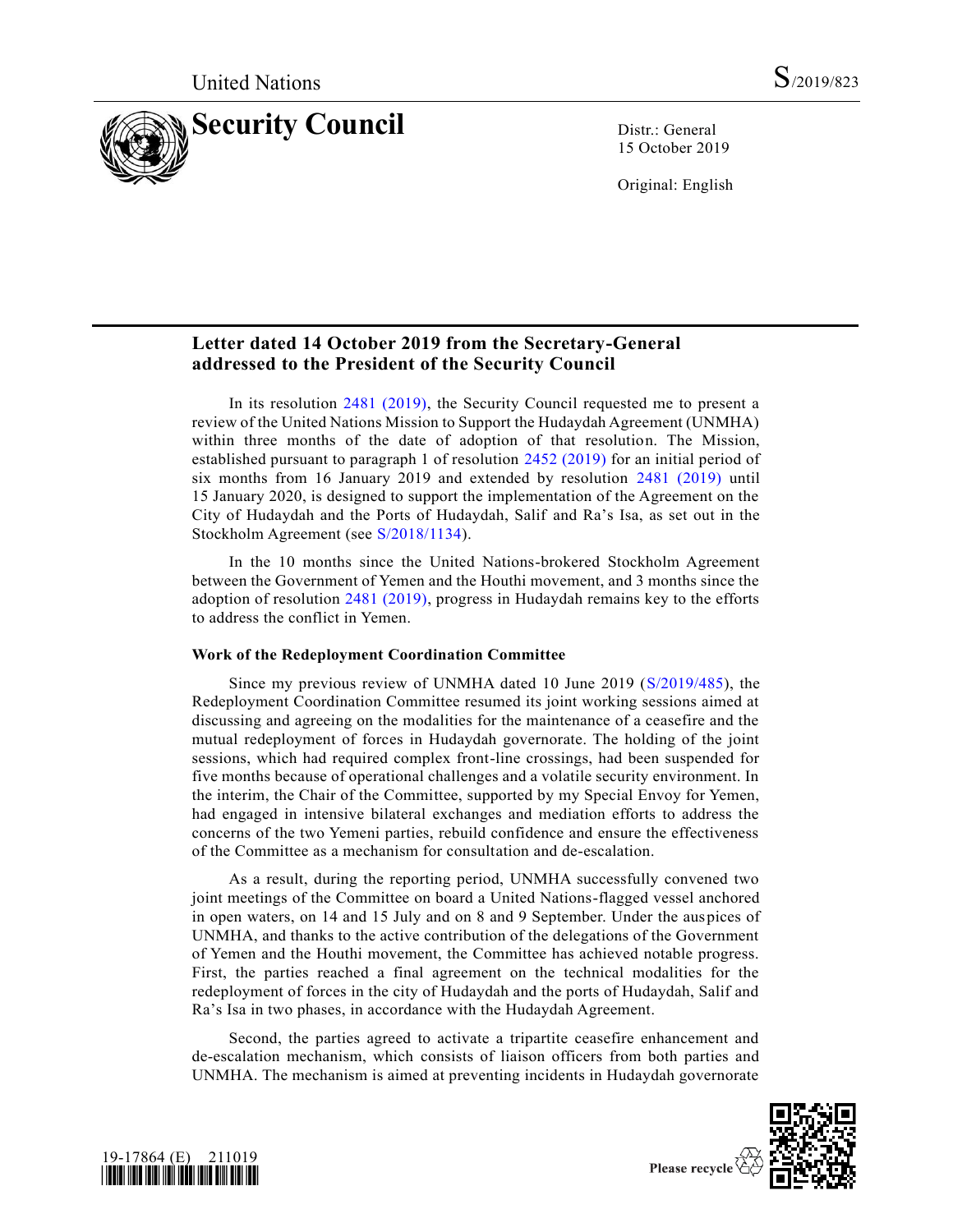through sustained monitoring of the front lines in the governorate and the provision of a direct channel of communication between the parties, under the auspices of UNMHA. To that end, UNMHA set up a joint operations centre that operates 24 hours a day, seven days a week, and embedded four senior liaison officers, two from each party, to work with UNMHA personnel on board the United Nations vessel. The Senior Liaison Officers monitor developments on the front lines, through contact with their respective field liaison officers, diffuse tensions as they arise and report on their efforts to UNMHA. Importantly, ownership of the mechanism and responsibility for its effectiveness lie with the parties, while the Mission provides logistical and advisory support.

To complement the mechanism, the parties have also signalled their willingness to engage in further confidence-building measures and have agreed on a concrete set of measures aimed at incremental disengagement on the front lines. These measures, which are currently under consideration by both parties at the senior level, include the establishment of monitoring posts in the city of Hudaydah and regular bilateral meetings on the front lines under mutual safety guarantees. In addition, both parties have discussed the opening of humanitarian corridors for Yemeni civilians across Hudaydah governorate.

Notwithstanding this progress, reaching agreement on a time frame for the full and effective implementation of the Hudaydah Agreement remains challenging. Following finalization of the operational plans for redeployment in July, my Special Envoy put forward a proposal, on 8 August, which was aimed at breaking the stalemate over the launch of the first phase of the redeployment. While the parties continue to reiterate their commitment to the implementation of the Agreement itself, a political agreement on the issues of the local security forces in the vacated areas, port revenues and governance arrangements has yet to be reached, delaying the start of the redeployment process.

#### **Coordination with stakeholders of the Stockholm Agreement**

During the reporting period, UNMHA maintained coordination with United Nations entities and other stakeholders of the Stockholm Agreement, including with the United Nations Development Programme (UNDP), on the issue of local security forces, demining activities and port rehabilitation, as well as with the United Nations Verification and Inspection Mechanism on the issue of enhanced monitoring at the ports of Hudaydah, Salif and Ra's Isa.

UNMHA continued to support the United Nations Verification and Inspection Mechanism in discussions with relevant authorities in Hudaydah on technical aspects of launching the Mechanism's operations from inside the ports, which is pending approval of the two parties at the political level.

In the meantime, the Mechanism's operations continue mainly from Djibouti. It is worth noting that UNDP has completed an assessment of the three ports and raised funds for an emergency rehabilitation package aimed at keeping the port operational to handle the shipment of commercial and humanitarian goods into Yemen. Similarly, my Special Envoy, in close collaboration with UNMHA and UNDP, is working on a mechanism and options for port revenue management.

Yemen Executive Mine Action Centre teams, supported by UNDP, are yet to complete the marking of minefields in Hudaydah after Houthi forces redeployed from the ports in May. UNMHA is liaising with UNDP to coordinate, through the Centre, the development of quick-impact mine action initiatives to ensure the safety of the population of Hudaydah. Humanitarian actors and UNMHA personnel are monitoring the removal of military manifestations in the vicinity of the minefields.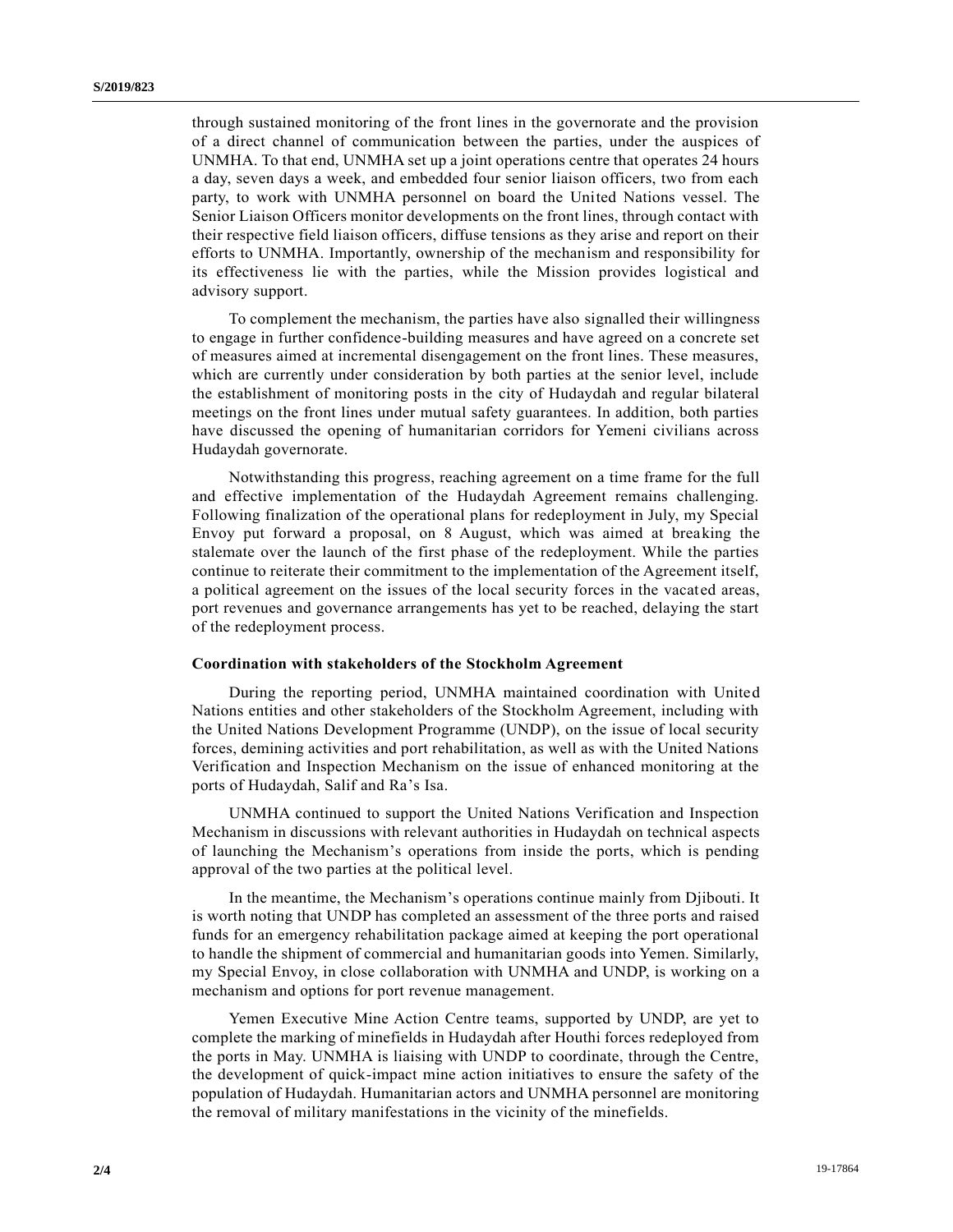Related to these issues, my Special Envoy for Yemen is liaising with the parties to encourage progress on outstanding political issues related to local security forces, while UNDP remains ready to provide technical support to any agreed approach, as well as the launch of enhanced monitoring through the United Nations Verification and Inspection Mechanism.

In addition, as part of its mandated tasks, UNMHA has, when requested, continued to serve as a liaison between humanitarian actors and the military leadership of the parties in Hudaydah to support the planning, coordination and conduct of humanitarian tasks. UNMHA, which does not participate in the humanitarian tasks itself, has facilitated operational movements for United Nations entities and international non-governmental organizations through communication with the parties, including with respect to access to critical infrastructure in contested areas.

# **United Nations Mission to Support the Hudaydah Agreement deployment and operations**

During the reporting period, military and police monitors deployed on temporary duty were replaced with personnel organized specifically for UNMHA. The Mission is now at its initial operating capacity in Hudaydah, with 55 personnel, including 35 military and police monitors<sup>1</sup> and 20 civilian personnel. UNMHA now has a sufficient number of Liaison Coordination Teams to carry out monitoring activities under phase 1 of the mutual redeployment and to support the activities of the joint operations room of the ceasefire enhancement and de-escalation mechanism on board the United Nations vessel 24 hours a day, seven days a week.

UNMHA leadership continues to engage with local authorities on a range of vital mission support issues, including with respect to formal arrangements required to operate aeromedical and casualty evacuation capabilities using a helicopter pre-positioned in Djibouti, along with delivery of the required personal protective equipment, armoured vehicles and information technology and telecommunications equipment. While facilitating access to the country for Mission staff has improved during the reporting period, UNMHA continues to work with the local de facto authorities to address challenges related to the movement of UNMHA personnel in Hudaydah.

### **Ceasefire-related developments**

Since entering into force on 18 December 2018, the ceasefire continues to hold in Hudaydah governorate insofar as neither side has attempted major offensive operations to seize new territory. Nevertheless, a pattern of concerning incidents persists in some areas, including Hali, Durayhimi, Hays and Tuhayta' districts, in particular through indirect fire and sniper activity. Exchanges of direct and indirect fire have also been reported in the front-line areas of the city of Hudaydah (Sha'b and July 7 areas, both in the Hali district) and around the airport in the Hawak district. A coalition air strike occurred on 20 September 2019 in the vicinity of the Hali district of Hudaydah governorate, immediately north of the city of Hudaydah.

These incidents notwithstanding, the Mission's presence, including through the conduct of monitoring and presence patrols throughout the city of Hudaydah and the ports, continues to have a tangible calming and moderating effect, and the Mission also plays an active role in preventing escalatory activity. There has been an overall

**\_\_\_\_\_\_\_\_\_\_\_\_\_\_\_\_\_\_**

<sup>1</sup> Troop-contributing countries are: Bangladesh, Bhutan, Brazil, Chad, Côte d'Ivoire, Ethiopia, Fiji, Finland, Gambia, Germany, Ghana, Indonesia, Malawi, Malaysia, Mongolia, Nigeria, Peru, Philippines, Republic of Korea, Sierra Leone, Sweden, Turkey, Uganda, Zambia and Zimbabwe. Police-contributing countries are: Bangladesh, Finland, Indonesia, Malawi, Norway, Sweden, Turkey and Uganda.